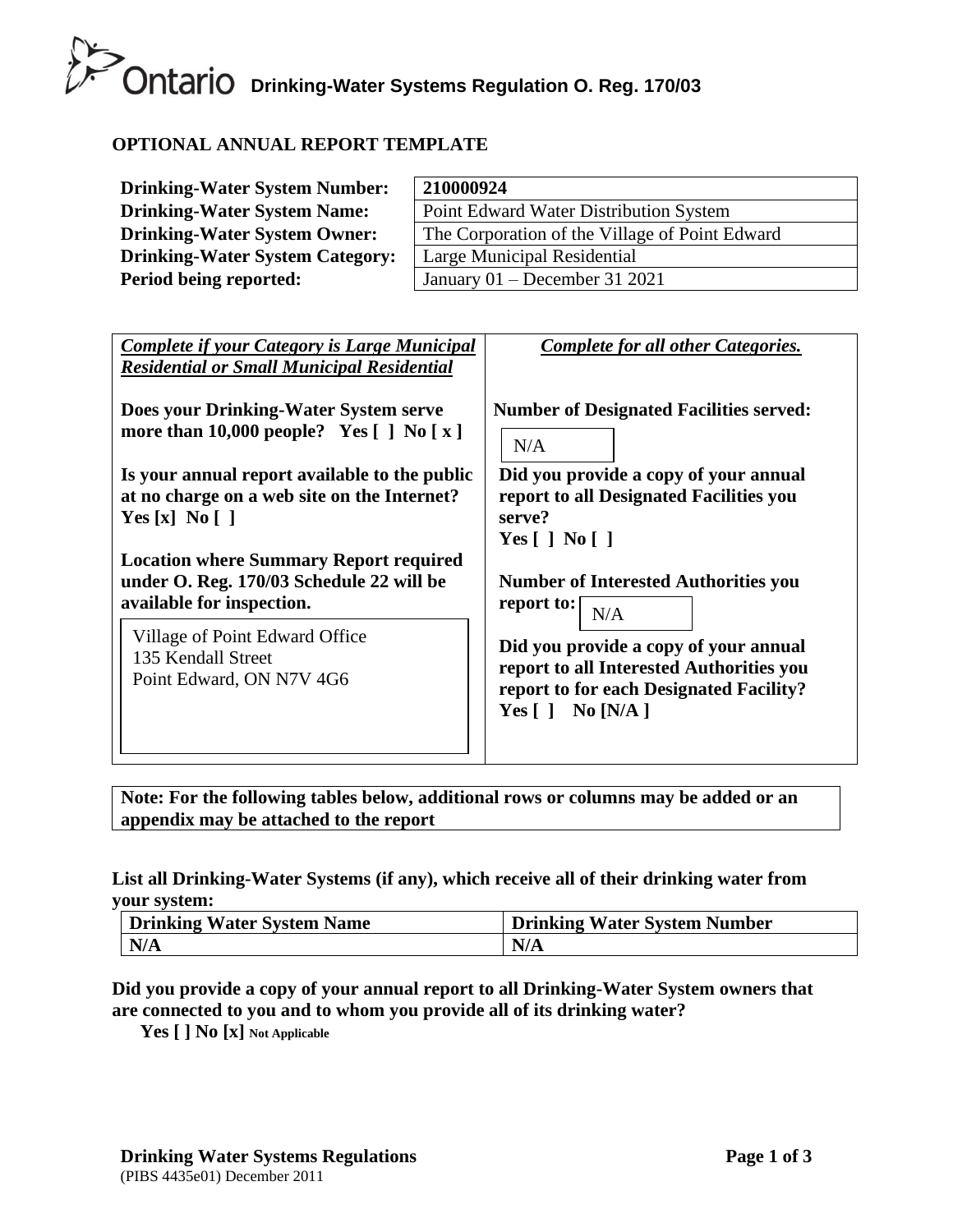# **Drinking-Water Systems Regulation O. Reg. 170/03**

**Indicate how you notified system users that your annual report is available, and is free of charge.** 

- **[ X ] Public access/notice via the web**
- **[ X ] Public access/notice via Government Office**
- **[ X ] Public access/notice via Public Request**

#### **Describe your Drinking-Water System**

**The distribution system consists of approximately 22 kms of watermains. The majority of the watermains in the system are composed of polyvinyl chloride (PVC) and ductile iron. Older watermains are of cast iron construction and there is one small section of transite watermain. Operation and maintenance of the system is performed by the Village of Point Edward Water Department.**

**All drinking water is supplied by the Lambton Area Water Supply System (LAWSS).**

#### **List all water treatment chemicals used over this reporting period**

| N/A (no additional chemicals are added to the treated water from LAWSS) |
|-------------------------------------------------------------------------|

#### **Were any significant expenses incurred to?**

- **[ x ]** Install required equipment
- **[ x ]** Repair required equipment
- **[ x ]** Replace required equipment

#### **Please provide a brief description and a breakdown of monetary expenses incurred**

| Installation / replacement of valves     | 6.057  |  |
|------------------------------------------|--------|--|
| Watermain maintenance/service/repairs    | 43,650 |  |
| Water meter purchases                    | 2.850  |  |
| Hydrant maintenance / repairs / purchase | 2.850  |  |
| <b>H&amp;S</b> / Operations / Equipment  | 5.600  |  |

**Provide details on the notices submitted in accordance with subsection 18(1) of the Safe Drinking-Water Act or section 16-4 of Schedule 16 of O.Reg.170/03 and reported to Spills Action Centre** 

| <b>Incident</b><br>Date | <b>Parameter</b> | <b>Result</b> | Unit of<br><b>Measure</b> | <b>Corrective Action</b> | <b>Corrective</b><br><b>Action Date</b> |
|-------------------------|------------------|---------------|---------------------------|--------------------------|-----------------------------------------|
| $N/A$ (none)            |                  |               |                           |                          |                                         |

**Microbiological testing done under the Schedule 10, 11 or 12 of Regulation 170/03, during this reporting period.**

|                     | <b>Number</b>  | Range of E. Coli      | <b>Range of Total</b> | <b>Number</b>  | Range of HPC          |
|---------------------|----------------|-----------------------|-----------------------|----------------|-----------------------|
|                     | of             | <b>Or Fecal</b>       | <b>Coliform</b>       | of HPC         | <b>Results</b>        |
|                     | <b>Samples</b> | <b>Results</b>        | <b>Results</b>        | <b>Samples</b> | $(min #)$ - $(max #)$ |
|                     |                | $(min #)$ - $(max #)$ | $(min #)$ - $(max #)$ |                |                       |
| Raw                 | N/A            | N/A                   | N/A                   | N/A            | N/A                   |
| <b>Treated</b>      | N/A            | N/A                   | N/A                   | N/A            | N/A                   |
| <b>Distribution</b> | 156            | $0 - 0$               | $0 - 0$               | 53             | $<$ 10 - 560          |